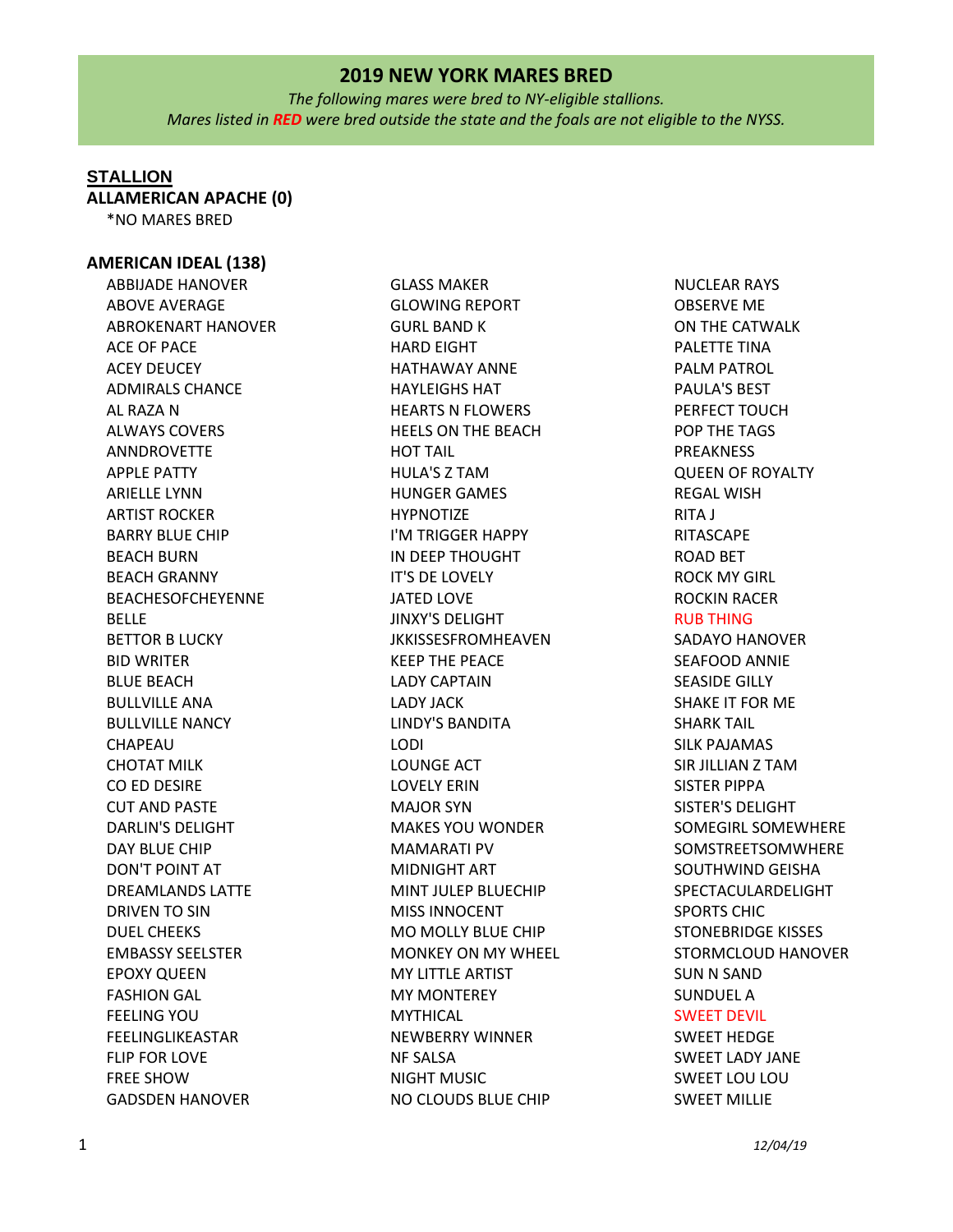*The following mares were bred to NY-eligible stallions. Mares listed in RED were bred outside the state and the foals are not eligible to the NYSS.*

SWEETHEARTS DANCE TABLE TALK TAXI FARE HANOVER THE GODMOTHER TIMELESS BEAUTY TORI HANOVER

#### **ARTISCAPE (14)**

AURORA BOREALUS BEACH TREASURE BULLVILLE MAGGIE BULLVILLECC BULLVILLESTEPHANIE

#### **ARTISTS VIEW (6)**

I GET AROUND TRANSPLANTED

# **BAY OF SHARKS (5)**

DREAMS ON FIRE SHE'S EVERYTHING

**BOLT THE DUER (30)**

ALL ITALIAN ALL THE LADIES ALOTA BLING ARMENIAN MIDNIGHT

ART CENTER ASHLEE'S COURT BEACH BONNET CHEYENNE ADRIENNE CHIEF KAREN COLIE HANOVER

#### **BOSTON RED ROCKS (36)**

AMERICAN TAIL ART ALLIANCE ASHLEE'S SPITFIRE ASHLEESWAYRHIGHWAY BEAUTIFUL SECRET CATAWBA DANCING HEART DONTTELLMEWHATTODO DW'S LILI

TOY DELIGHT TRACEUSE HANOVER TRANSFERENCE TURNOFFTHELIGHTS TWIN B PEACHES UNEEK DELIGHT

DONNA'S GIRL FLICKA KIR GYRATIONS HELLO GREAT MATE ITZ CHERRY RIPE N

FANNISH RED EYE BLUECHIP

SWAN SONG YOU CAN'T STOP THIS

COWGIRL FOREVER FOUR STARZ HORNDOG FUNNY CARD HERES MY TICKET IVY MAIDEN JENNA'S JOY JET AMERICA

LADY OF LUST LONDON EYE MARVALOUS JOY

FEATHERY FAME FUN FILLY HANDLEYOURSCANDAL IDEAL PAPER KATTIMON KG DELIGHT LIFESAWITCH LINDEN BEAUTY LISMOREBELLA

V STRING WHIMSIES WICHITA'S PLACE WINDSUN PRINCESS WORLDLY TREASURE ZIP CODE ENVY

MS DIAMOND STATE PULSE POWER SHE'S GAME SOMEWHERE SECRET

SIRI HANOVER DURABLE

MAJOR ROCK N ROLL

NEW HOLLYWOOD OUTRAGEOUSLY BEST PINK IS PERFECT QUIPS SNAPPY PLAY SUPER SOPH SWEET BONNIE SWEETIE JESSIE WINBAK BET WINBAK PATTY

LOGAN'S GIRL LOVE THAT CUT MAGIC CARD MAKO WISH PILLAGE PLANET OCEAN REAL DRAMA ROYAL DISTRACTION RUFFLE'S KISS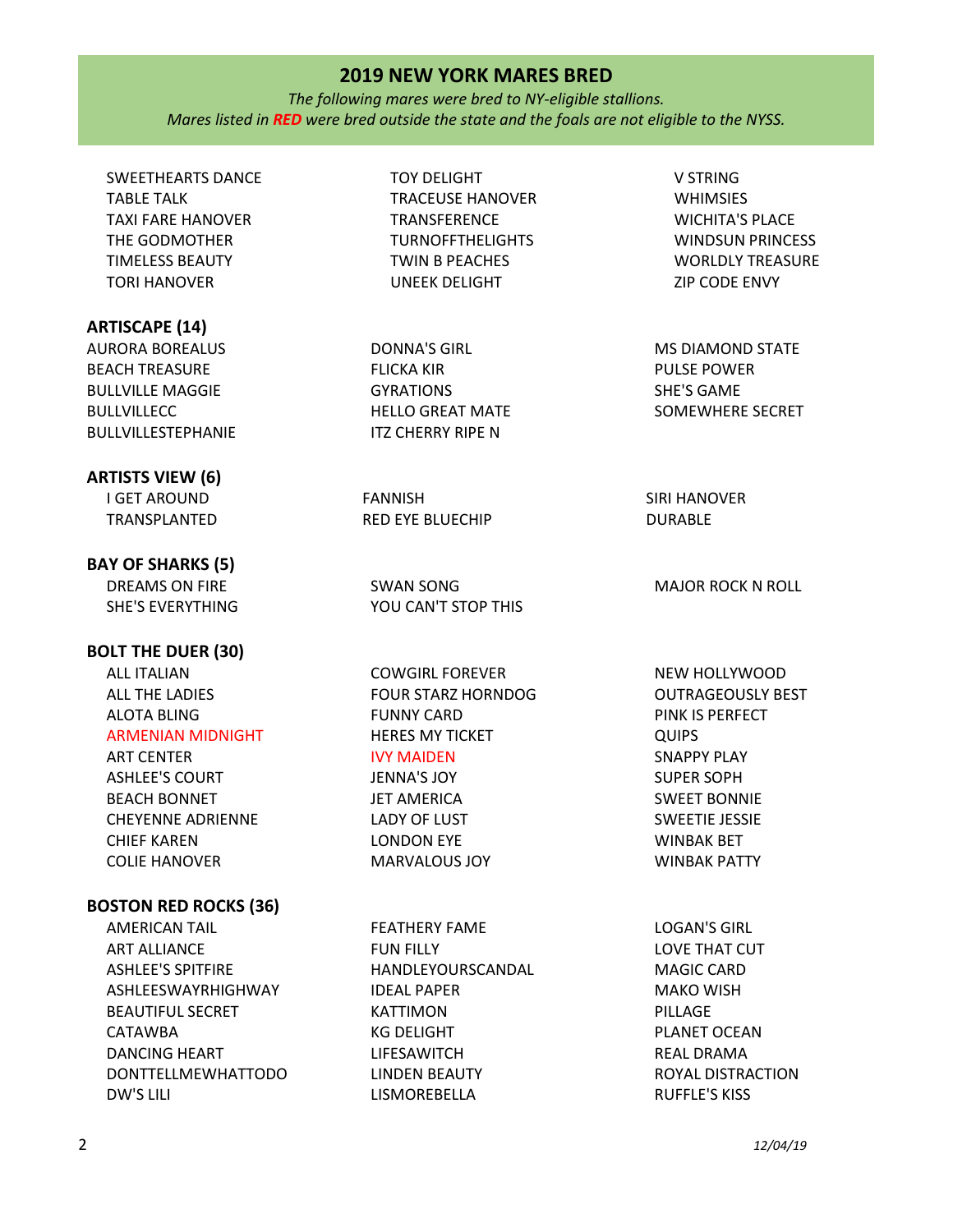*The following mares were bred to NY-eligible stallions. Mares listed in RED were bred outside the state and the foals are not eligible to the NYSS.*

SAND SPEED SOUTHWIND JAZMIN STEUBEN RUTHLESS

**CELEBRITY MASERATI (5)**

AS YOU LIKE IT CELEBRITY LOVENOTE

**CHAPTER SEVEN (128)** 

AIGHT HANOVER AMOUR HEIRESS AREN'T I HANOVER ARIANA G BABY URTHEGREATEST BAILEYS BREEZE BEDIT ON CREDIT BERTOS ANGEL BETTYS CHOICE HILL **BISCOTTI** BRIDE BROOKLYN EAGLE CAN CAN FRISCO CAPRICE HILL CATCHING KATIE CENTURY EMPRESS CHARMED LIFE CHASIN CLOUDS AWAY CHECK OUT TRIXIE CLASSIC MARTINE CLEMENTINE DREAM COLUMBIA COMMANDO QUEEN CREDIAMA D'BOMB DAME DU LAC DANIELLE HALL DARLA P DAYDREAM AM S DON'T MIND IF IDO DORIS DEO DREAM BABY DREAM DRIVING MISS CRAZY DUNK THE DONATO ETTA AM FALLING IN LOVE

TINA'S BLISS TUG RIVER DELLA VIKING MAIDEN

CELEBRITY OBSESION FASHION FELINE

FAWN DE SAVAGE FINALTAB HANOVER FINESSE HANOVER FIREWORKS HANOVER FORMULA BLUESTONE FREEZE FRAME FRONT CIRCLE GLAD ALL OVER GODDESS OF WAR GONE BABY GONE S HABANERO HONEY HAVANNA BAR HEADINTHECLOUDS HEMI BLUE CHIP HOLIER THAN THOU HONEY HONEY HYPERBOLE I WANTED WINGS ILUVMYJIMMYCHOOS ISOLDE JAMANDRA JINX JJ'S JORDYN JUST PRICELESS KELSEY'S KEEPSAKE LADY GREY LADY WINONA LADY ZETTE LASS A ROPE LENNY MAC LIEBCHEN LINDYS HEAD NURSE MARABOU MARIA DEO MARION MARDI GRAS MET'S RIVAL

WIGGLE HANOVER WISHFORA FULLHOUSE WRITERS WISH

FASHION HUNTRESS

MIMOSA HANOVER MONI FROM HEAVEN MOONLIGHT COCKTAIL MOROSITA BI MUCH FANFARE MY INSPIRATION NEW LEAF NO PAIN NO GAIN NO PAN NO GAIN NOREASTER BLUECHIP ON YOUR TAB OUTRAGEOUS FORTUNE OVERPOWERING LINDY PANDORA'S BOX PASITHEA FACE S PIRANHA FURY PLEASE BEEHAVE PORQUE PRENUPTIAL PRINCESS ARISTA PRINSESSA READY TO IGNITE RED HOT SPICY RUSTIC ROSIE SCREAM AND SHOUT SELFIE HANOVER SHEE LA SILVER CREDIT **SIMPLICITY** SKARA BRAE SOUTHWIND ANGELICA SOUTHWIND CARTIER SOUTHWIND PERCY SOUTHWIND VENUS SPARK OF ROYALTY SPEND IT IN

3 *12/04/19*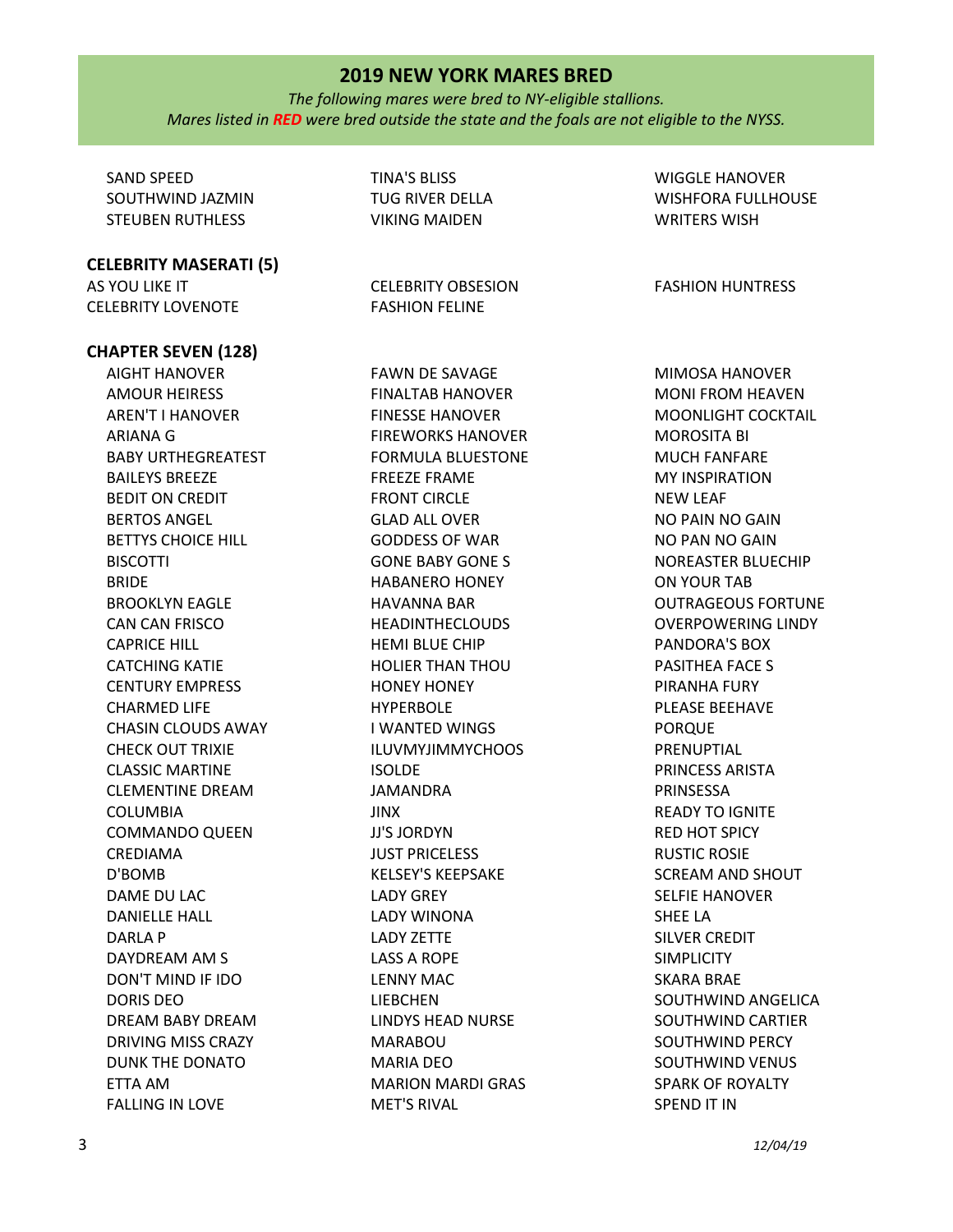*The following mares were bred to NY-eligible stallions. Mares listed in RED were bred outside the state and the foals are not eligible to the NYSS.*

SPENDING SPREE SPICEDBOURBONGIRL STEAMY WINDOWS STYLEMAKER SURREY WITH FRINGE SWINGING ROYALTY TICKETTOTHEPARTY

#### **CONWAY HALL (63)**

ABIDORA ALABAMA HOTEL ANANDAMIDE ANOMALY HANOVER BERDINE HANOVER CHUNK A PUNK CLASSICAL STRIKE COUNTRYGIRL AS DELIGHT AS DIOR KOSMOS DIPIETRANTONIO DREAM TICKET DREAMSRMADEOFTHIS DRIVING ME LINDY EASTER LEGGS EUREKA FARRIER PRINCESS

FINANCIAL FOCUS GO GET BLANCHE HS CERTIFIED IMAGENE GAL

### **CRAZY WOW (68)**

ANNE'S PROMISE AMERICAN HOLIDAY ASHAMEG BARBARA GOLDSTEIN BARN BABE BROADWAY JOELL BUBBLESNRITZ CAMPAIGN WIFE CANADIAN PRINCESS CELEBRITY LOVIN **CHAPEREAS** CONGO QUEEN CONWAY CASSY

TIME TO KILL TONATO OF LOVE **TREVISO** TRIC TRAC TWEET ME TWIST OF FAITH UPSIDE HANOVER

INSPIRED SOCIETY JAZZHAPPY KASH JERSEY GAL KASHA HANOVER KENOS LEGACY L DEES SUMMERTIME LACROSSE AS

# LADYHOO

LINDA MARIE LOTTA MC TINYS HOPE MISS KAIDENCE MOONSHINE GAL MS FUSHSIA MUSCLES PRINCESS

#### MY PARTY SHOES

NERVEYS TAURUS OVERNIGHT RAIL PACIFIC CENTERFOLD PANDORA AS PAY UP NOW

DANGNEARIDIOTPROFF DESI SEELSTER DESIGNEDTODAZZLE DIAMOND DAGGER DITCHEMQUICKNHIDE DREAMALITTLEDREAM DUOLOTTACHEATIN DW QUEEN B ESCROW BLUECHIP FRACTURED DREAMS FROU FROU GEORGIA BEACH GINERVRA BI

VIDA DE VIE WARRAWEE KRISP WHITE CHEETAH WHO DAT GIRL YOU AND I YOU AND ME BABY

PERFECT MASS POSTSEASON PRETTY CROWN PRIZE PERSONA PROMISES KEPT PURE AND EASY PURE ROMANCE REVENUE SHARES ROYAL PINK RUCOUCOU SESSOLA HANOVER SHY THAT WAY SMITH HALL SOPHIA LEEBROOK SPEED N HOME **STINGY** TOO FAST FOR MATH VACATIONS PRIDE VIXY WINGS ON FIRE AS

WINNING GRACE

**GODDESS** GRANNYLANE HANOVER HANDOVER BELLE HEELS ON WHEELS HOUSETHATRUTHBUILT IM A PARTY GIRL KASHA LADYLIKEMUSCLES **MUCHNESS** MYMOMSABLIZZARD NAUGHTY NANA NEW SENSATION NICKY MANTLE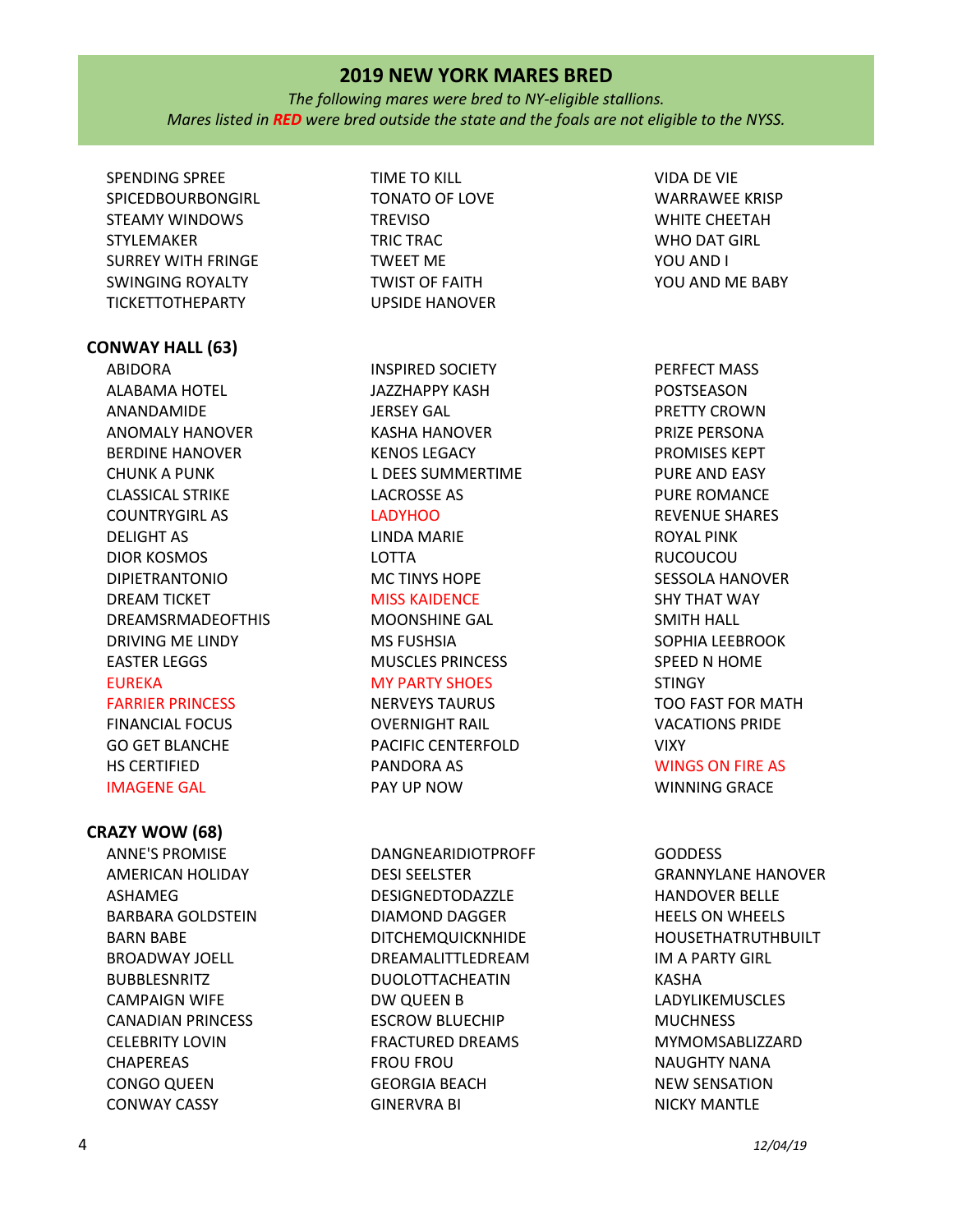*The following mares were bred to NY-eligible stallions. Mares listed in RED were bred outside the state and the foals are not eligible to the NYSS.*

NOVA EXPRESS NY SPIRIT ONE TRUE FRIEND PAYALA RENTA PINKNBLUE PIXIE DIXIE PLEASURE SKATE PRINCESS MADDIE RISE N SHINE

# **CR EXCALIBUR (1)**

LONGPONDJANET

## **CREDIT WINNER (47)**

ALLBASSNOTREBLE ANDOVERMIZBRENDA ANGEL WARKEN ANNALIINA BERTAUX BLACK N BLUEGENES BRIDGET GREGORY CEANA CON AIR CROWN COUNTRY CHIC CUSTOMARY DALLIANCE SEELSTER DAME EDNA EASY GLIDER ENCHANTMENT FLIRTING DUEZY

### **DEVIOUS MAN (33)**

ARMBRO DOMINO BLUE WITH ENVY BRAVISSIMA CANADIAN JUSTICE CHEER FOR THE CATS DREAMIN HAZE EXCELLENT VACATION EXECUTIVE DECISION FEMALE DRAMA HB ALL OUR DREAMS HEARTBEAT HANOVER SAMS ARSENAL SEMINOLE WIND SEVEN ELEVEN SIENNA SISTAS SPICE QUEEN SPICEY ADDITION SPIN THE PLANET STICK OF BUTTER

SUMMER STONE TAPITS TESSEL TORI HALL VIVICA HALL WARRAWEE JADE WHIMZICAL BRITT WINKY'S GAL YANKEE TLC

FLYHAWK CHARM HERCULOTTE HANOVER HIGH LIMIT HUSH UP IRON LASS JAMES BONDS GIRL JOLIE DE VIE KHIFRA HANOVER LA MARCHESA LADY ANDI LADY CROWN LINDY'S RN LOVE TALE LUNCH TIME MAVIS MISCHIEF LADY

**HOLA** I LOVE BLUE ISLAND TOWN IVORY PEARL JACKIE NEWLANDS LADY HOLIDAY LISA JANE LOL HANOVER MARINA GRACE MISS CONWAY MON AMOUR HALL

MOM'S SWEETIE PIE MS PAIGE POSSESS ME RIVER OF GLORY SECRET LOVE SO SERIOUS SUGAR HEART SUPER STARLET SWING ANNA CASH TROOPER LOU VELMA K VELVET'S KATIE BUG WHATEVER LOLAWANTS WINBAK HALF WORLDCLASS HANOVER

PAIN IN THE MASS PASSIONS EMBRACE RS GIGGLES RUN THE WORLD SOPHISTICAT SOUTHWIND IMPULSE SOXEELADY STEUBEN MISS PINE SWEATER WEATHER TWIN B KISSES WIN WIN HANOVER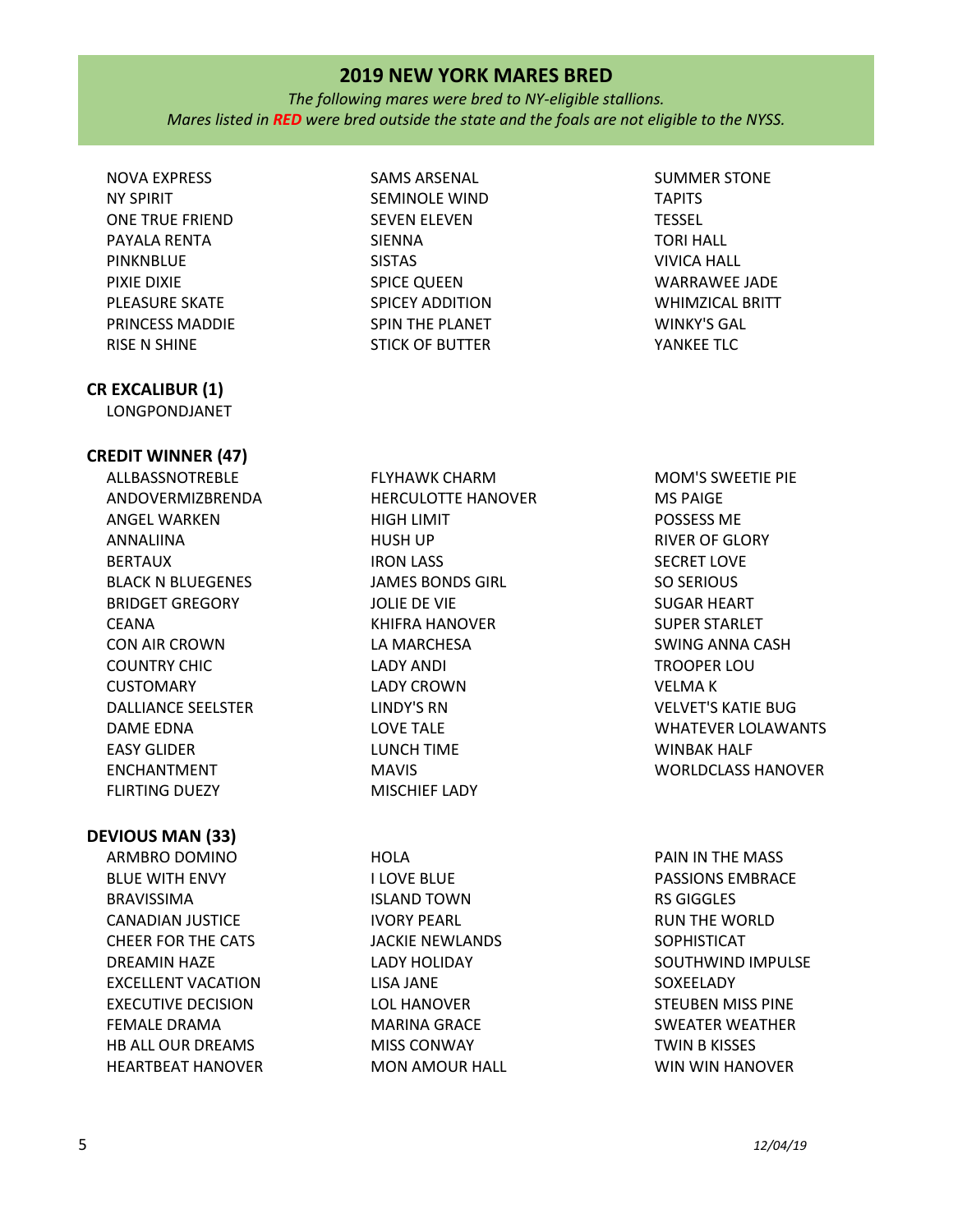*The following mares were bred to NY-eligible stallions. Mares listed in RED were bred outside the state and the foals are not eligible to the NYSS.*

### **DEWEYCHEATUMNHOWE (68)**

A I DUPONT ADORABLISH ANNIES JUSTICE BENNS GREAT STAR CARMALINA P CHAMANE CHERRY LANE CHIP CHIP PAGE CLASSIC BLAZE DANCEFORTHEFUTURE DIXIE HIT DO WE NO MO DONNAS VICTORY DREAM ON THE ROCKS EARLY DECISION ELMA LOU EQUIJEWEL EXPRESSED EYES ON FIRE FANTASY MISSY FILLY IN DISGUISE FIRST LADY TWO GRENELLE GUINEVERES STAR

#### **DUDES THE MAN (17)**

AZOREAN SKY DELICIOUSLYNAUGHTY CODELADY KARA JOE KELLY'S RED HAT LADYSHINE

#### **E L TITAN (57)**

ALLSTAR HANOVER AMAZING GRACE ANGELITA HANOVER APHRODITE HALL ATHENA'S MISSION BETWEENTWOPILLOWS BLACK BROADWAY BLINTZ BONE A FIDE CANTATA

HERE WE COME HIGHWAY CASH **HOLLEY** HOT N BALANCED I C ROYALTY IMHOFFS JENNY INCREDIBLE GOLD INGENUES MAGIC **ITS STORMIN MONEY** J LEE JL STRIKINGFIREFLY KYRA FOREVER LADYETTE LAKEVIEW CLAIRE LASER LUCY LISA J LITTLE MISS RODEO MAGGIE O MAGIC CITY MAYFAIR KATE MESHUGANA MISS MESSAGE FROM CHIP MISS CHLOE MONEY CHIP

LEGAL ENTITY LOVE YOU BYE PLAY AGAIN RICH TRADITION SEAT BY THE WINDOW STIRLING DUSTY

CASAUBON CELIA BLEUE CHAPTER AND VERSE CHARMEDNDANGEROUS CREDITTOMYFAMILY CREME DE COCOA DALLIANCE SEELSTER DELMONICA DEWEY DREAM ENCHANTED

MY GWENIVERE NANA BARBARA OH NO BRISCO PARTY SPECIAL PATSY B HAPPY POSITIVELY SHARP ROCKIN ROXY ROCKY RIDGE ROSIE RUSTICO TRISOX SBD INDIE ROCK SCARLET FEVER SHES GOT CREDIT STONEBRIDGE AROMA THIRD TIMES THECHARM THISJAILHOUSEROCKS TILLYS GIRL TROT RUN BEAUTY TURNING TABLES WALNUT RIDGE PHAEDRA WHITE NELL WINDSONG MELODY ZIMBABWE

STONEBRIDGE LUNA SWEET BETTER TAYLORLANE DIVA TIMBER DEO WINDEMERE MAGGIE

FIRST CLASS ACT GET CHIPPED GLIDING PHOEBE HIP TO MY HEART HULLABA LULU I'M A CHECKMATE I'M FABULOUS JULIEANNIE KEEPSAKE HANOVER L DEES CASHMERE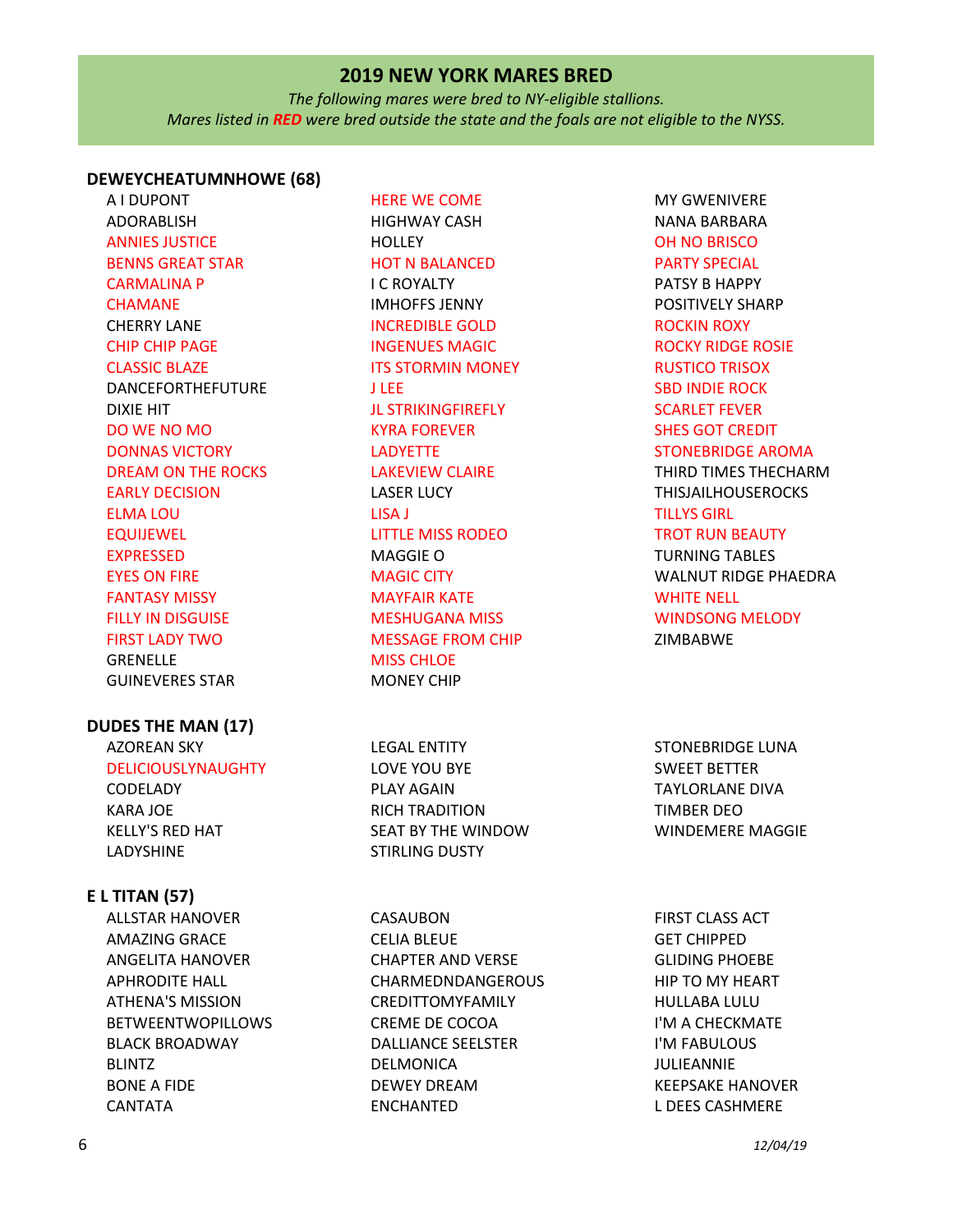*The following mares were bred to NY-eligible stallions. Mares listed in RED were bred outside the state and the foals are not eligible to the NYSS.*

| LA TAPATIA<br>LADY CROMWELL<br><b>LAVEC DREAM</b><br><b>LEXI MARIE</b><br>MASSIVE DRAMA<br>MISSYMAE BLUESTONE<br><b>MONROE COUNTY</b><br>NOON TEA PARTY<br>NOTHING BUT NICE | <b>ONLY LONELY</b><br>PERFECT LADY<br>POLE DANCER<br>PRINCESS LILLY<br><b>QUEEN OF MORE</b><br>SAUSALITO<br><b>SEVEN ROSES</b><br>SHES A CASTOFF<br>SOME LIKE IT HOT | <b>SPOT ON HANOVER</b><br><b>STELL R TIME</b><br>TATTOO YOU<br><b>TEASIN N PLEASIN</b><br>TEMPER OF WILL<br>THE RIGHT THING<br><b>VICTORY BOUQUET</b><br><b>VIVACIOUS LADY</b><br>YANKEE HALL |
|-----------------------------------------------------------------------------------------------------------------------------------------------------------------------------|----------------------------------------------------------------------------------------------------------------------------------------------------------------------|-----------------------------------------------------------------------------------------------------------------------------------------------------------------------------------------------|
| <b>EARLIVIC (3)</b>                                                                                                                                                         |                                                                                                                                                                      |                                                                                                                                                                                               |
| <b>ROSA LADY</b>                                                                                                                                                            | <b>JANGERINE</b>                                                                                                                                                     | <b>LIVIOSA</b>                                                                                                                                                                                |
| <b>FRESH WINNER PEARL (2)</b>                                                                                                                                               |                                                                                                                                                                      |                                                                                                                                                                                               |
| PRINCESS KELLY                                                                                                                                                              | <b>TORNADO MISTI</b>                                                                                                                                                 |                                                                                                                                                                                               |
| <b>HANDSOME HARRY (1)</b><br><b>CRIMISON BURST</b>                                                                                                                          |                                                                                                                                                                      |                                                                                                                                                                                               |
| HILL I AM (33)                                                                                                                                                              |                                                                                                                                                                      |                                                                                                                                                                                               |
| <b>SCREAMING PRAYER</b>                                                                                                                                                     | <b>BEST DEBT YET</b>                                                                                                                                                 | <b>TENDER DION</b>                                                                                                                                                                            |
| PROMISE I CAN                                                                                                                                                               | PRAYER JETTIE                                                                                                                                                        | <b>MISS TURBO BREEZE</b>                                                                                                                                                                      |
| SHES IN GEAR                                                                                                                                                                | SPEED DOT COM                                                                                                                                                        | <b>SUMMER RAN</b>                                                                                                                                                                             |
| <b>RUNNING GEAR</b>                                                                                                                                                         | <b>MISS DION</b>                                                                                                                                                     | <b>MEADOW DION</b>                                                                                                                                                                            |
| TURBOS BEST LADY                                                                                                                                                            | LITTLE CHLOE                                                                                                                                                         | <b>WINGS OF SMOKE</b>                                                                                                                                                                         |
| <b>BUFFYS PRAYER</b>                                                                                                                                                        | INSIDEMY MIND                                                                                                                                                        | <b>HEAR TELL</b>                                                                                                                                                                              |
| <b>SURFING PRAYER</b>                                                                                                                                                       | LUCKY LOTTO LADY                                                                                                                                                     | YUAMOUR                                                                                                                                                                                       |
| <b>QUIET PRAYER</b>                                                                                                                                                         | SALESOFFICE LILLIE                                                                                                                                                   | <b>DIAMONDS RUS</b>                                                                                                                                                                           |
| <b>NEHANAS PRAYER</b>                                                                                                                                                       | <b>DONTWANTTOBEBLUE</b>                                                                                                                                              | <b>TURBOS ANGEL</b>                                                                                                                                                                           |
| PRAYING GEAR                                                                                                                                                                | <b>JOLIES TURBO</b>                                                                                                                                                  | <b>JOLIE HALL</b>                                                                                                                                                                             |
| PRECIOUS ONE                                                                                                                                                                | <b>LITTLE TURBO</b>                                                                                                                                                  | <b>BIG CHECKMATE</b>                                                                                                                                                                          |
| <b>HUNTSVILLE (140)</b>                                                                                                                                                     |                                                                                                                                                                      |                                                                                                                                                                                               |
| <b>PARDON</b>                                                                                                                                                               | <b>CULT STATUS</b>                                                                                                                                                   | PARAMELONS HANOVER                                                                                                                                                                            |
| <b>ENCORE DEO</b>                                                                                                                                                           | CRAZY O YOU                                                                                                                                                          | THIRTY X                                                                                                                                                                                      |
| <b>UNDER YOUR SPELL</b>                                                                                                                                                     | DB BLUE CHIP                                                                                                                                                         | PLEASE ME PLEASE                                                                                                                                                                              |
| LITTLE MISS DRAGON                                                                                                                                                          | <b>EVER AFTER</b>                                                                                                                                                    | <b>GIGI DEO</b>                                                                                                                                                                               |
| SOUTHWIND SIREN                                                                                                                                                             | ROBIN J                                                                                                                                                              | LIL PIECEOFHEAVEN                                                                                                                                                                             |
| <b>DISCOVERER</b>                                                                                                                                                           | <b>HALLMARK HANOVER</b>                                                                                                                                              | <b>DONKEYS CAN TALK</b>                                                                                                                                                                       |
| PEDIGREE SNOB                                                                                                                                                               | <b>I AM A SNOB</b>                                                                                                                                                   | <b>BROWNSVILLE BOMBER</b>                                                                                                                                                                     |
| <b>RAINBOW BLUE</b>                                                                                                                                                         | MY GIRLS A STAR                                                                                                                                                      | <b>SHANGHA LIL</b>                                                                                                                                                                            |
| <b>MUST SEE</b>                                                                                                                                                             | LETS GROOVE TONITE                                                                                                                                                   | <b>THUNDER ANGEL</b>                                                                                                                                                                          |
| WHISKEY A GO GO                                                                                                                                                             | <b>WINE SNOB</b>                                                                                                                                                     | <b>WINBAK DELIGHT</b>                                                                                                                                                                         |

SHEPULLEDTHEGOALIE

ROCHAS HANOVER

CIRCLE GAME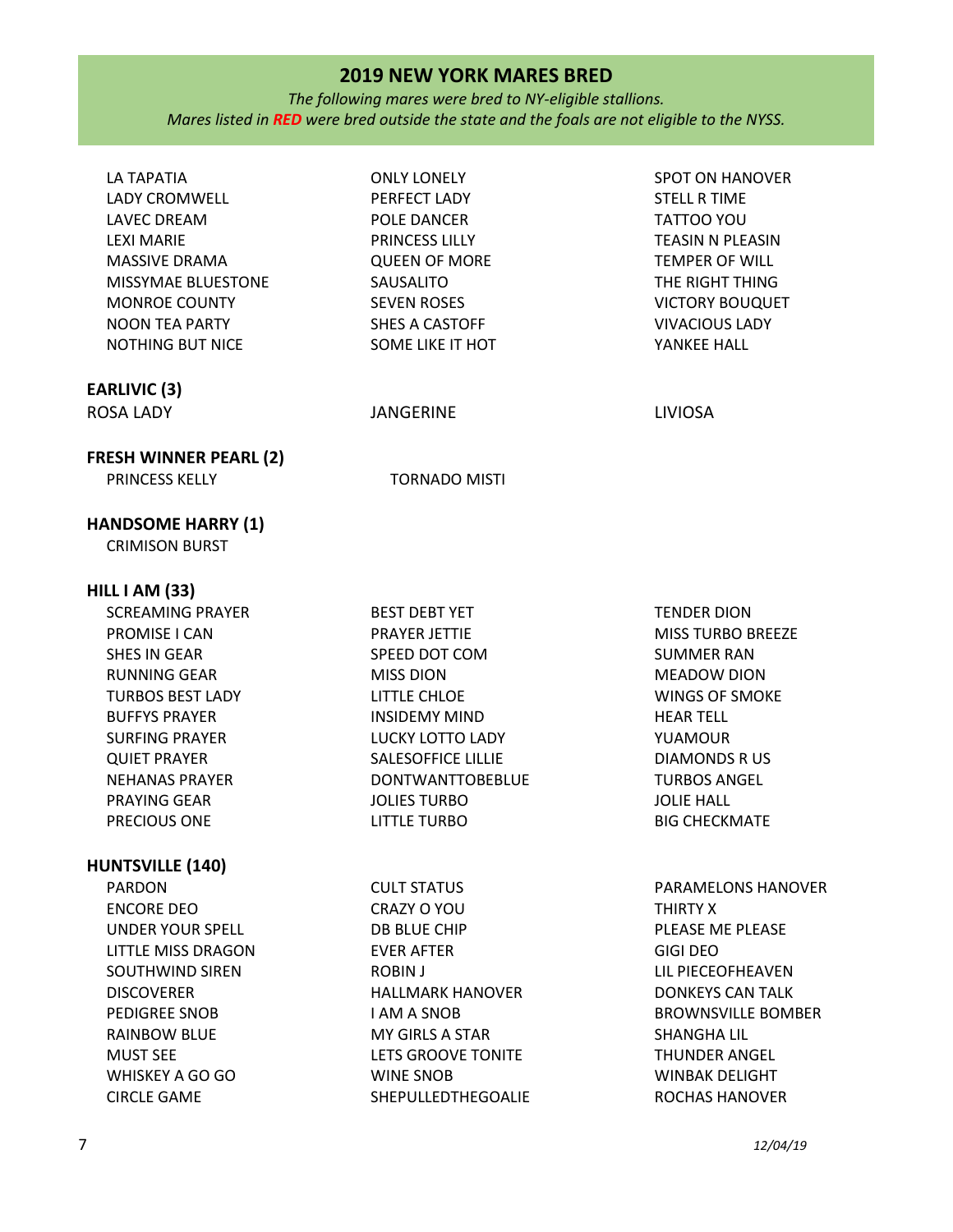*The following mares were bred to NY-eligible stallions. Mares listed in RED were bred outside the state and the foals are not eligible to the NYSS.*

WINSMITH KAREN SWEET AS SUGAR IDEAL GINNY SHE CAN CRUISE LOTSA MATSAH HIGH FASHION MODEL LOVE GAME GREY GHOST HANDSOFFMYCOOKIE HOT LEMONADE DELIGHTFUL DIVA DIRTY GIRTY DREAMING DIVA EAZY SPREEZY EIGHTHUNRDOLARBILL ALL CHARGED UP ALL ON TOP HANOVER AMAZON IDEAL APPLE DELIGHT AIRMILES HANOVER BAY GIRL BLACK JACK PRINCESS CHARMING HILL BAEZ BEACH GIRL DE VIE BEST AROUND BETTORONTHEBEACH BILLMAR SCOOTER CAVIART MOLLY ENDURING LIGHT GENTLEMENS DELIGHT HANNAH ISABEL HAUNTED HER MUSIC ROCKS IDEAL TAN IDEAL WEATHER

### **I AM POPEYE (5)**

**SCHALYN** WHIRLING DERVISH

IF I DIDN'T CARE JENNA CASIMIR JERSEY PEARL JESSALILMIXUP JET WASH JK BLACK BEAUTY KEYSTONE CAITLYN KEYSTONE KISMET KOKO CHANEL KYLIE ROSE LEAH LIGHT OF DAY LILLYWHITES LINDYS OLD LADY LOONEY DUNE MAJOR DELIGHT MAJOR LOOK MARIES Z TAM MAXIMUM BET MIKAYLA ROSE MUSIC ROW NATIVE BRIDE **OFFINTOTHESUNSET** ORCHESTRA BLUE CHIP PERTTY MUSIC PLEASANT YET BAD REAL APPEALING ROCKIN BELLE UPFRONT SECRET VALENTINA DE VIE SUNSET CRUISE LIMESTONE COWGIRL BET ON HILL THUMBPRINT QT PIE HANOVER THAT'S HOW WE ROLL

SOFT WIND HANOVER APRICOT SOUR WINSMITH JESS PARK N ORCHARD SUMMERTIME LEA UPFRONTANPERSONAL ROCKN OPIUM SAPERE HANOVER SAYMYNAMESAYMYNAME SCRAPPIN BEAUTY SEAFOOD MISSY SECRET BET SHESGOTTHEBEAT SMART ZONE SOUTHWIND RIO SOUTHWIND SOLARA SOUTHWIND TANGO STEP BEYOND SWEET BEHOLDER TAIYA HANOVER HAPPY HANNAH BEACHY LADY MS MALICIOUS TAKE MY PULSE TELL THE TRUTH THOU SHALT NOT TIME SAVER HANOVER TRADITIONAL TRINE HANOVER TULAROSA TWIN B BIKINI TWIN B CRUZISAIDSO TWIN B ELITE TWIN B EXQUISITE

**WINFINITY** TJ'S WAR PRINCESS

AGGIES FLAMERVISH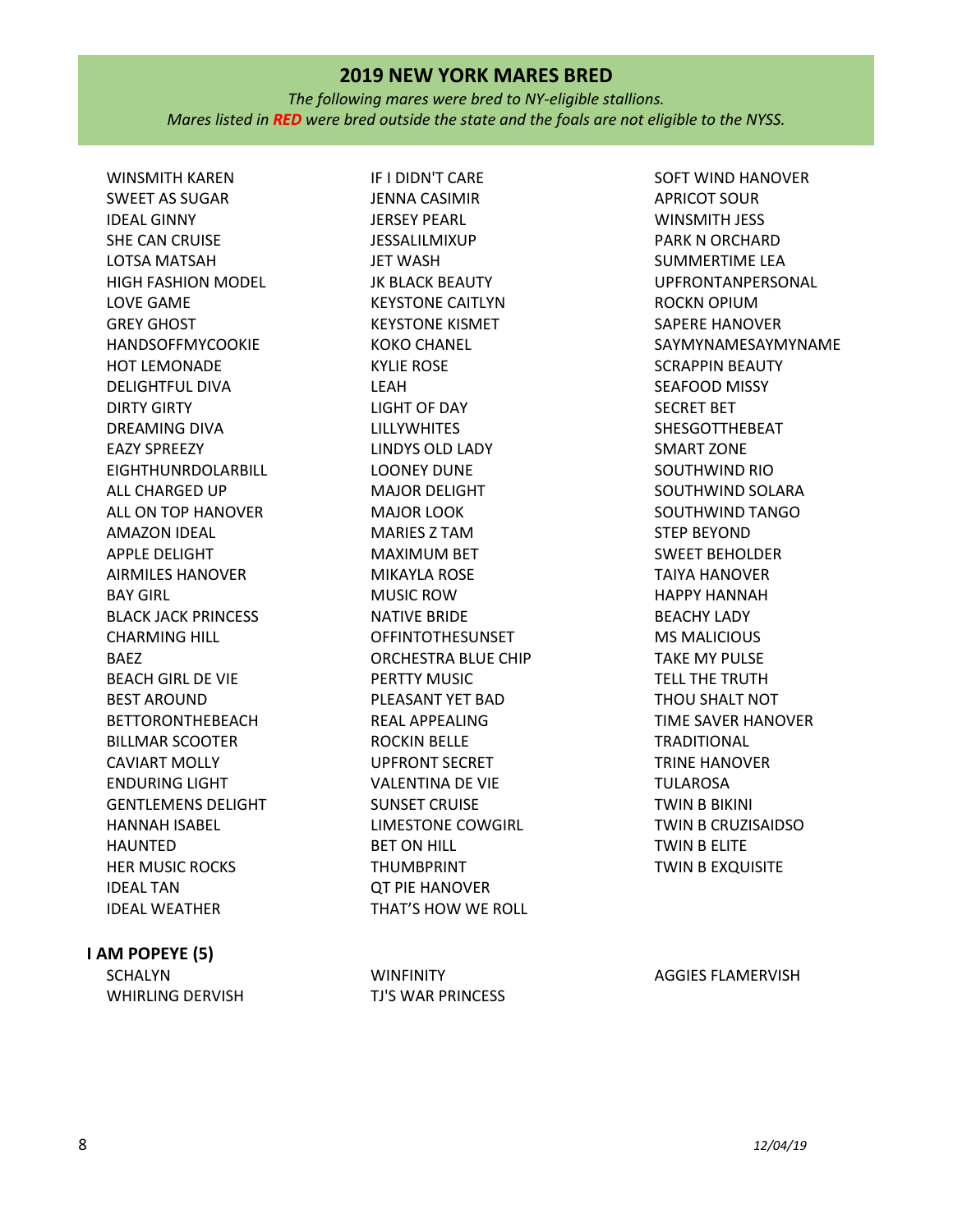*The following mares were bred to NY-eligible stallions. Mares listed in RED were bred outside the state and the foals are not eligible to the NYSS.*

## **IN THE ARSENAL (23)**

- ALHAMBRA ARTIC BYRD BEAT THAT BELLA'S BLISS COLBERT BLUE CHIP DANCE TO DANCE DAUGHTER OF DARKNESS DOCTOR VALENTIA
- DREAM PERFORMER ESCADA DE VIE FLYHAWK HONOR ROLL FRED'S FILLY GO ROUND HANG TO THE RIGGIN JUICE HANOVER KARDASHIAN
- LADY MATTGALANE LAST TIME LUCY LIFES A TRIP MAKE IT KATE MEMUMSNOTNICE NATURAL WOMAN N SHE ESCAPES ME

## **JIM'S GUY (1)**

FEMALE CHAMPS

#### **L'ADIAUSSIE (0)**

**\***NO MARES BRED

## **LEGAL DREAM (1)**

MY LAST WISH

# **LIFE UP FRONT (2)**

#### PRINCESS LOLA UPFRONT DRAGON GAL

KIMCO LADY KOSHER WINNER LADY HOLIDAY LONGPOND EMILY LOVE TO FLAUNT MAKES ME CRAZY ORDER BY MATILDA

OVER JOYED

PEGASUS SIS POLE DANCER PRINCESS ROBYN

PEARLS LAST CHANCE

#### **MANNINGLY (0)**

\*NO MARES BRED

### **MET'S HALL (34)**

AURORA BAY BACK ON TRACK BLUR'S STREAK BRAVAMENTE BROOKROAD SHARON CELESTIAL ANGEL CR MIMOSA DOIN THE CITY DOWNHILL DAYDREAM GAELIC MISTRESS GALAHAD'S DAMSEL JE T' AMIE

#### **MUSCLES YANKEE (23)** AGGRESSIVE ACTION

AUTUMN ESPRIT BROOKSIDE LILY BULLVILLE FOREVER

CANDLELIGHT CHING CHING CHIP DREAM CRYSTAL LAKE

PUTA RING ON IT QUEEN JULIA QUEST BLUE CHIP RADICAL MISSY SALT HILL BRIGID SEASIDE EFFECT SIERRA FORTUNE SOUTHWIND GODDESS TEASIN N PLEASIN TRIPLE BOTTOM LINE

## DON'T CONFESS DREAM ANGEL INDIAN COLORS MEDUSA BLUE CHIP

#### 9 *12/04/19*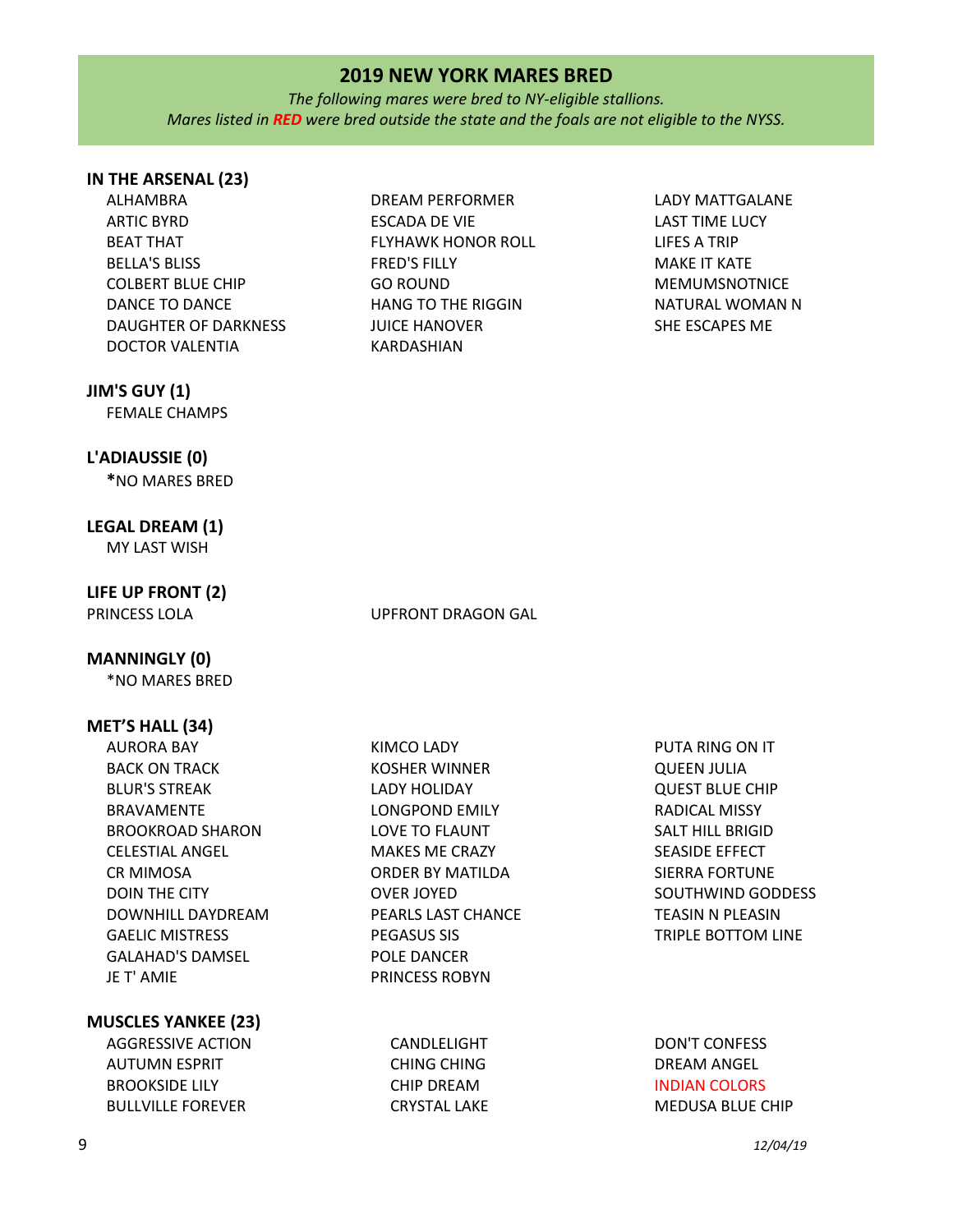*The following mares were bred to NY-eligible stallions. Mares listed in RED were bred outside the state and the foals are not eligible to the NYSS.*

MINKY HANOVER PITTSTOP RUTHIE RUBY RUBY WHO SCAREY KARIE

**PERFECT ROAD TRIP (0)**

**\***NO MARES BRED

**PRAYER I AM (1)**

SEVEN COLORS BLUE SING ME TO SLEEP SWEETTREATSCARLETT THE CUSE

VIXEN YETTA'S ANGEL ZEBS ABBEY

MARY'S MISSY G Sam's Honeybee

## **QUALITY OF LIFE (0)**

**\***NO MARES BRED

## **ROLL WITH JOE (57)**

ALLAMERICAN MEADOW ALSO ENCOURAGING AMAZING CONTROL AMERICA FERRERA ARTIST JEWELS ARTOMATIC LOVE ASHLEY'S PRIDE AWAKEN THE PASSION B B ROYALE B J'S SUNSHINE BEACHIN N KISSIN BETTY AND THE JETS **BIDFORAKISS** BIGGEST BIG BERTHA BLIND FAITH BLISSFUL MADDIE BULLVILLE GABETTIE **CATHARSIS** CELTIC DANSER CHATELAINE CHEYENNE INA COCOA BEACH DA BELIEVER DEVIL CHILD

**SECRETS CAN KILL (7)**

LIFE OR REILLY RIENS TO VICTORY WHISPER HANOVER

DOUBLE FLIP DRAGON RUFFLES EXCLAMATION FILLY'S VICTORY FREE MILES FRESH BREEZE FROSTY VALENTINE GOTTALOTTAGO HAT DANCE HANOVER HEAVENLY BRIDE I KISSED A GIRL IRISH DAY IWANNAGOHOME JK LETITGO LIMA FAIREST LIZZIE'S DREAM MICHELLE ROCKS MICHELLE'S IDEA MICHELLE'S IDEAL MINK PINK MS HARRINGTON MY SISTER'S PLACE MY SPRING FLING MYSTIC MAJOR

GRAYLIN DANI MISS FREDDY M KASH ANGEL

NECESSARY ELEMENT NO LIES PASSION R VIRGINIE PERFECT STORY PH DIAGNOSIS PLATINUM CHOICE POWER AGAIN PRINCESS CHRISTINE PUCCINI BLUE CHIP READY TO ROCKNROLL SAKRA'S MO SAULSBROOK ALANA SHESGOINGOINGGONE SILKY FLOWER SPECIAL BEAUTY SPOTLIGHT ON **STRATUS** STRING BIKINI SUNNYNSEVENTYFIVE UNLAWFUL SMILE VILLAGE JOURNAL WESTERN SEDUCTION WILD RETREAT YOUCANCOUNTON

MY MO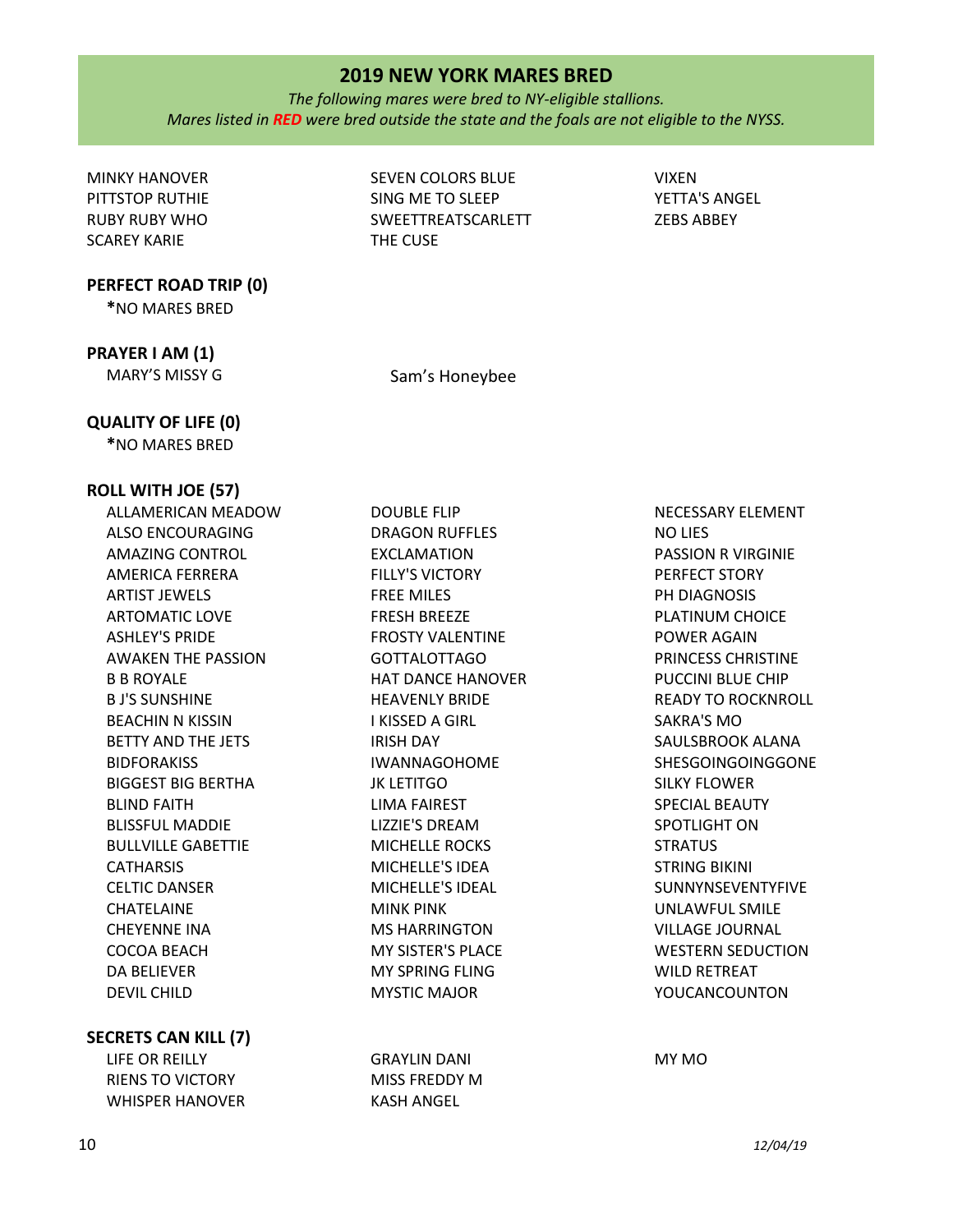*The following mares were bred to NY-eligible stallions. Mares listed in RED were bred outside the state and the foals are not eligible to the NYSS.*

## **SIGN OF LIGHTNING (0)**

**\***NO MARES BRED

## **SKYDANCER HANOVER (16)**

FAST TOWER HD ESPADRILL LATE CURFEW PRESIOUS MICHELLE HOW SWEET THOU ART BEHIND THE SCENES REILLY'S DAUGHTER ARTRISMA NORA LEE VISA KIR GE'S LORI WHAT RUSTY

## **SO SURREAL (62)**

A HARD DAYS NIGHT BAD BAD DIVA BETTOR CHILL OUT BIG TREAT BOTTOM DEALER

BORN TO DREAM DANCING IN HEAVEN FILL MY PCOKETS UP HOOVES ON FIRST IMPERTINENT JUNGLE GENIE N JK CHEERLEADER KEYSTONE RHYTHM LA DAYDREAMER LIGHTNING RIDE LONG GONE MISSISSIKIPPY NASTY GIRL NEW YORK DREAM PROJECT TERROR ROCKINSANGRIA

## **THIRD STRAIGHT (4)**

CALS DREAM LEKI HANOVER

## **WHATAWORKOUT (10)**

ART OF DECEPTION BLUE PRAYER DELI ROYAL IDENTITY THEFT

RODEO SPREE SOPHIE GIRL STACKED DECK SWIFTY TC's DELIGHT TERRORCAM V'LA FAIRE SUGARCOATED TATNIA XENIA HANOVER BETS ROCKETTE WINSMITH MOLLY GITMYREDDRESSONTNIT THE RAIN MAKER ALLAMERICAN LAUGH UNN CAN AM GIRL TEDDY BALL GIRL DINAH ROSS TABLE GAMES WESTERN SCARLET

PRINCESS ALMIRA SO HAPPY TOGETHER

**JIGGLES** MOVIE STAR SHUTTLE NEON DREAM NOWERLAND KRISTEN WHEELCHAIR WENDY MY BETTY J ALLIKAIT FIGHTER PERFECT SECRET

FREE FI GIRL TEMPTATION QUEEN SAGE N LIGHTNING D DUBE ARTCOTIC FREYJA PART TIME LADY KIDDIE MCARDLE RAVENNA STAR LIMELIGHT WIKEDWITCHOTHEWEST SEA HAG CAM CUTIE X PENSIVE MOJARRA HANOVER PRINCESS OF DREAMS CHILLED DESIRE A SWEET ON ART ANOTHER JUDY

VIVACIOUS VERA ZANNA ROYAL